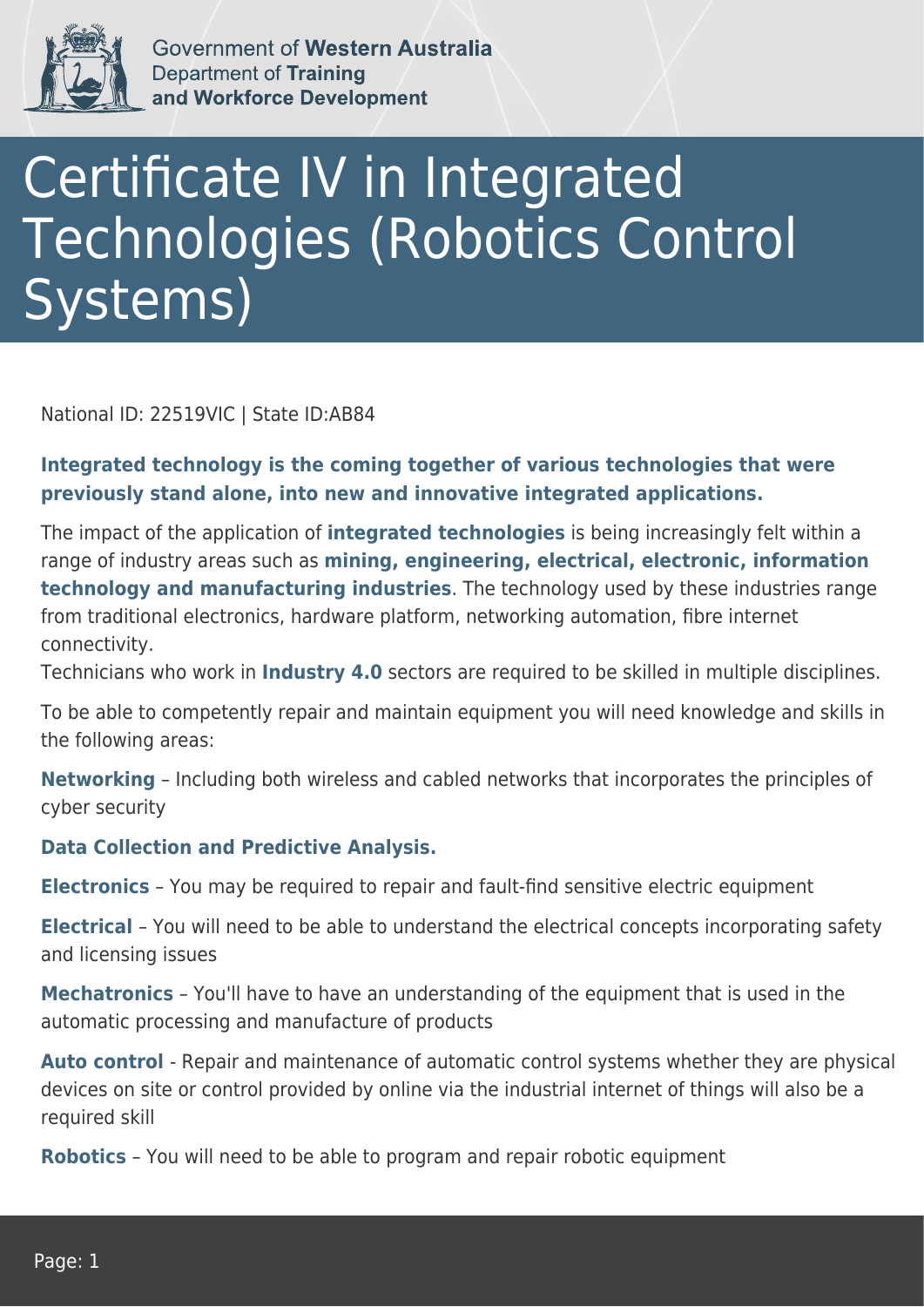

Government of Western Australia **Department of Training** and Workforce Development

## Your qualification prepares you for roles such as:

Service Technician, Installation Technician, Technician responsible for monitoring performance of equipment, and Technician engaged in repair of equipment and restoration of operations after failure.

Further Study Option(s)

Further study including at university, in electrotechnology or engineering.

[Apply now](https://tasonline.tafe.wa.edu.au/Default.aspx)